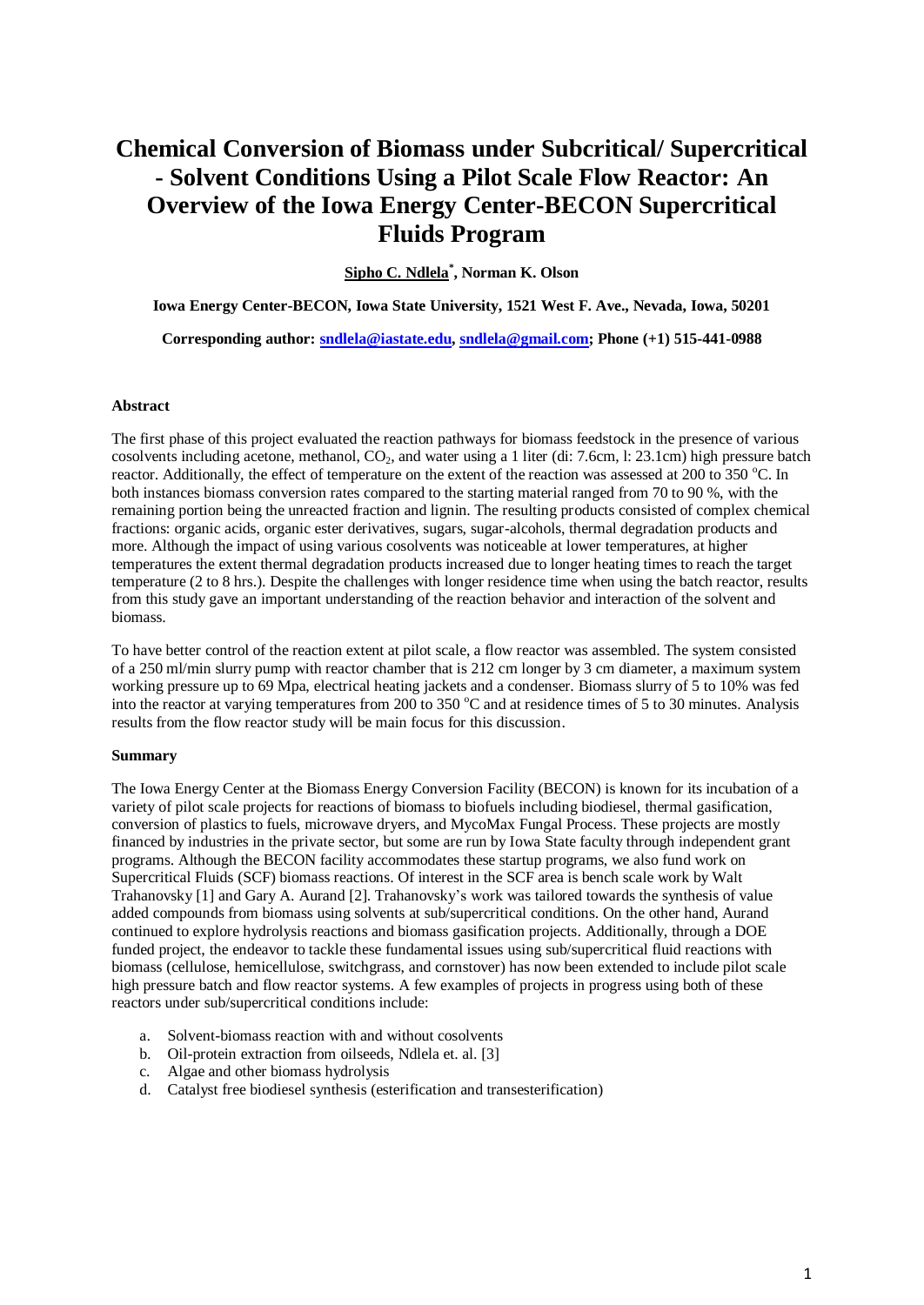

**Figure 1.** High pressure batch reactor system (Digital and Astra gauge, heat control unit for main reactor and pre-heater, HPLC solvent pump, modular mixer speed control, HPLC  $CO<sub>2</sub>$  pump)

Shown in Figure 1 is a high-pressure, 316 stainless-steel batch reactor (Supercritical Fluid Technologies, Inc., One Innovation Way, Newark, Delaware 19711, USA). The reactor, pressure rated for 241 MPa, consists of 1 L internal volume (7.6 cm internal diameter and 23.1 cm length) heated by an electrical jacket, two J thermocouples, an analog pressure Astra gauge, digital pressure gauge, and a MagneDrive stirring assembly (Autoclave Engineers, Supercritical Fluid Technologies Inc., Newark, DE, USA).

A high pressure pilot scale flow reactor (Figure 2) is being tested simultaneously to replicate parameters that were initially evaluated using the batch reactor. One major challenge experienced with the batch system is the longer reactor heating and cooling times, which typically results in thermal product degradation, especially when testing at high temperatures. With the flow reactor, short residence times are attainable, better temperature control is achieved, and the system pressure can be varied by a control valve. At ISSF 2012, the focus of our talk will be on the solvent-biomass reactions completed so far using the flow reactor as compared to the batch reactor system.

Figure 2 illustrates the 316 stainless-steel flow reactor (Supercritical Fluid Technologies, Inc., One Innovation Way, Newark, DE 19711, USA). System pressure is rated for 69 MPa. The system consists of a vertical tube reactor of 1.7 L internal volume (3.2 cm internal diameter and 211.7 cm length), heated by three separate electrical jackets, J thermocouples, an analog pressure gauge, digital pressure gauge, control valve, process monitoring panel, HPLC solvent pump rated at 250 ml/min, and the Milton Roy "C" pump: 100 micron, 250 ml/min.



**Figure 2.** Pilot Scale high pressure flow reactor at the Iowa Energy Center-BECON facility